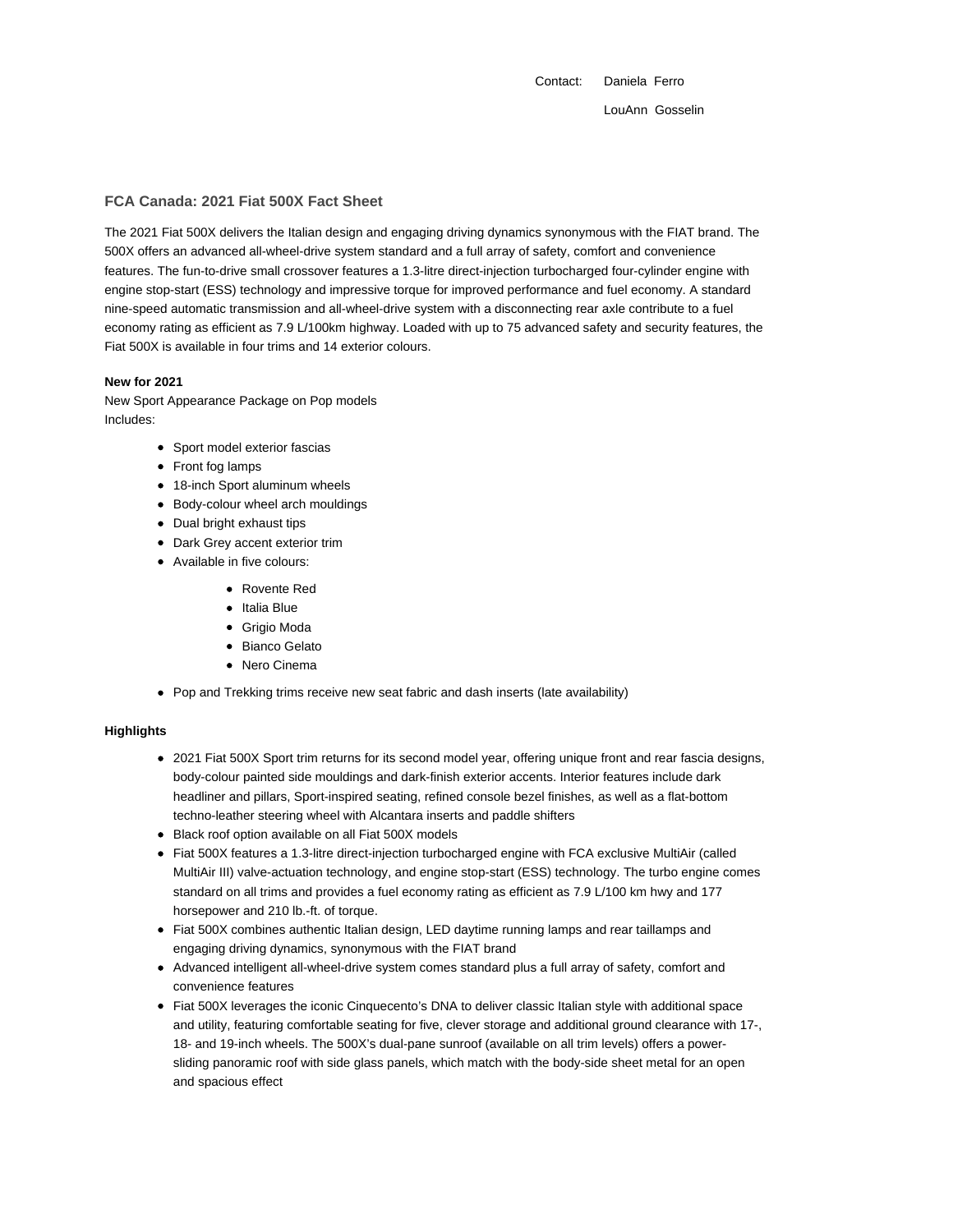- Fiat 500X Trekking features rugged styling with Satin Silver accents and unique front and rear fascia designs for a more distinct, adventurous look
- As the first FIAT vehicle available with an all-wheel-drive system, the Fiat 500X delivers performance, fuel economy and capability through thoughtfully engineered systems and components:
- The standard all-wheel-drive system uses a disconnecting rear axle to improve efficiency by reducing parasitic loss when the all-wheel drive is not needed
- Dynamic Selector system allows drivers to select the most suitable vehicle configuration for different driving conditions
- Loaded with up to 75 available advanced safety and security features, including Front and Rear Park Assist and adaptive cruise control, Forward Collision Warning-Plus, LaneSense Lane Departure Warning-Plus, rain-sensing windshield wipers, Blind-spot Monitoring and Rear Cross Path detection
- 2021 Fiat 500X offers advanced technology, including standard Uconnect 4 with 7-inch touchscreen radio, Apple CarPlay and Android Auto; Bluetooth hands-free calling, voice command and streaming audio; available navigation and SiriusXM Radio. The available BeatsAudio premium sound system includes eight speakers and a subwoofer for studio-quality sound
- Apple CarPlay enables iPhone users to access Apple Maps, Messages, phone and Apple Music through Siri Voice Control or the Uconnect touchscreen
- Android Auto enables easy and safe access to Google voice search, Google Maps and Google Play Music via the Uconnect 7-inch touchscreen or steering-wheel controls

## **Model Lineup**

For 2021, the Fiat 500X lineup consists of four trims:

- Pop
- Trekking
- Sport
- Trekking Plus

# **Available Exterior Colours**

- Arancio (Orange)
- Bianco Gelato (White Clear Coat)
- Blue Sky Metallic
- Italia Blue
- Blu Venezia (Blue Metallic)
- Vibrante Green Metallic
- Grigio Moda (Graphite Grey)
- Nero Cinema (Black Clear Coat)
- Amore Red
- Rosso Passione (Red Clear Coat)
- Rovente Red
- Milano (Ivory Tri-coat)
- Beige Cappuccino
- Grigio Argento (Grey Metallic)

## **Available Interior Colours**

- Black cloth
- Black premium cloth and premium leather
- Brown premium cloth and premium leather
- Avorio (Ivory) premium cloth

## **FCA Canada**

Founded as the Chrysler Corporation in 1925, FCA Canada Inc. is based in Windsor, Ontario, and celebrates its 97th anniversary in 2022. FCA Canada is a wholly owned subsidiary of FCA, a North American automaker based in Auburn Hills, Michigan and member of the Fiat Chrysler Automobiles N.V. (FCA) family of companies. FCA Canada has approximately 440 dealers that sell Chrysler, Dodge, Jeep®, Ram, FIAT and Alfa Romeo products, as well as